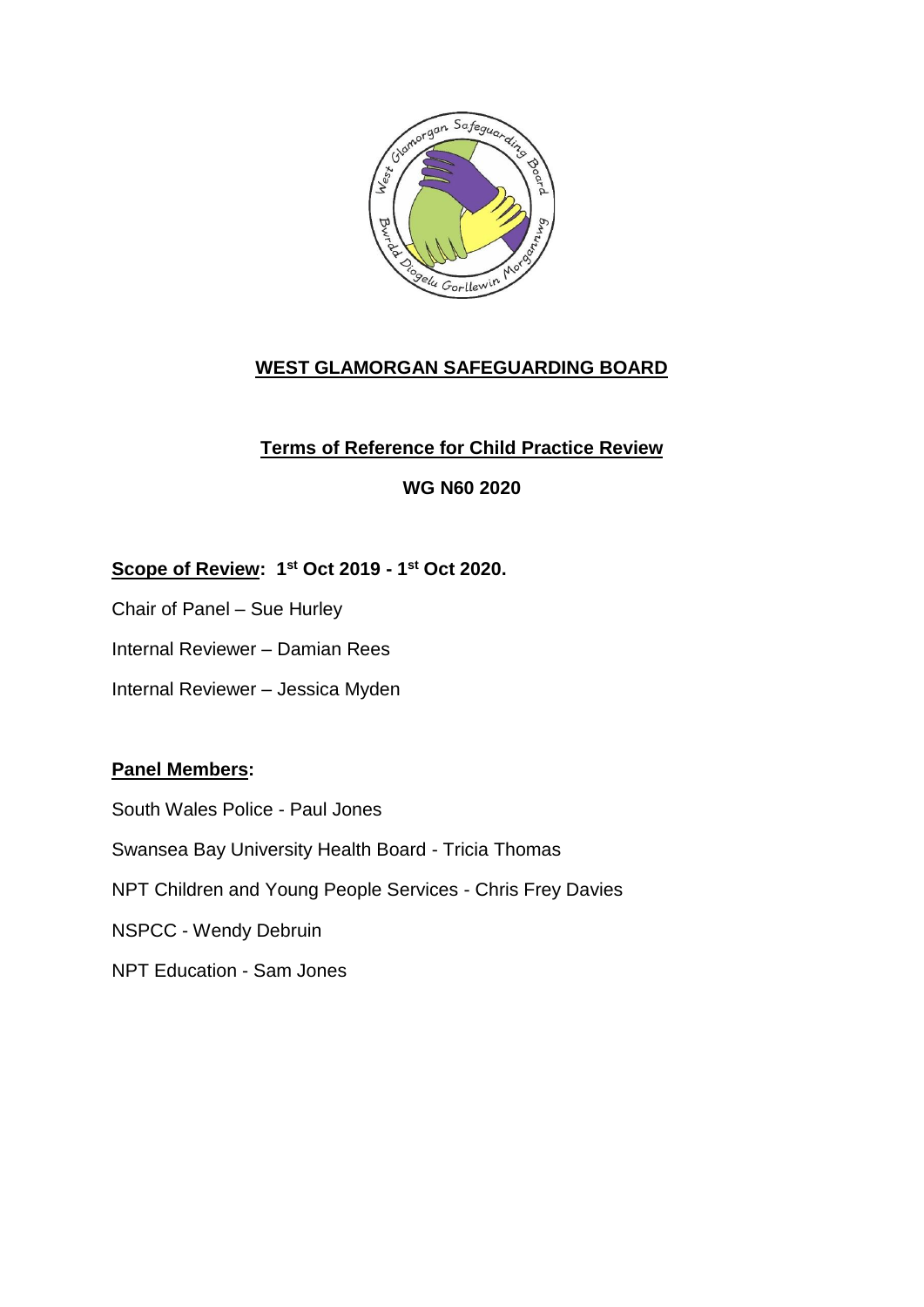# **Core Tasks**

- Determine whether decisions and actions in the case comply with the policy and procedures of named services and West Glamorgan Safeguarding Board.
- Examine inter-agency working and service provision for the adult / child and family.
- Determine the extent to which decisions and actions were adult / child focused.
- Seek contributions to the review from appropriate family members and keep them informed of key aspects of progress. Take account of any parallel investigations or proceedings related to the case.
- Hold a learning event for practitioners and identify required resources.
- Consideration the impact of Covid 19.

## **FOR EXTENDED REVIEWS ONLY**

#### **In Addition To The Review Process, To Have Particular Regard To The Following**:

- Was previous relevant information or history about the adult / child and/or family members known and taken into account in professionals' assessment, planning and decision-making in respect of the child the family and their circumstances? How did that knowledge contribute to the outcome for the adult / child?
- Was the child protection plan (and/or the looked after child plan or pathway plan) robust, and appropriate for that child, the family and their circumstances?
- Was the plan effectively implemented, monitored and reviewed? Did all agencies contribute appropriately to the development and delivery of the multiagency plan?
- What aspects of the plan worked well, what did not work well and why? To what degree did agencies challenge each other regarding the effectiveness of the plan, including progress against agreed outcomes for the adult / child? Was the protocol for professional disagreement invoked? Were the respective statutory duties of agencies working with the adult / child and family fulfilled?
- Were there obstacles or difficulties in this case that prevented agencies from fulfilling their duties? This should include consideration of both organisational issues and other contextual issues?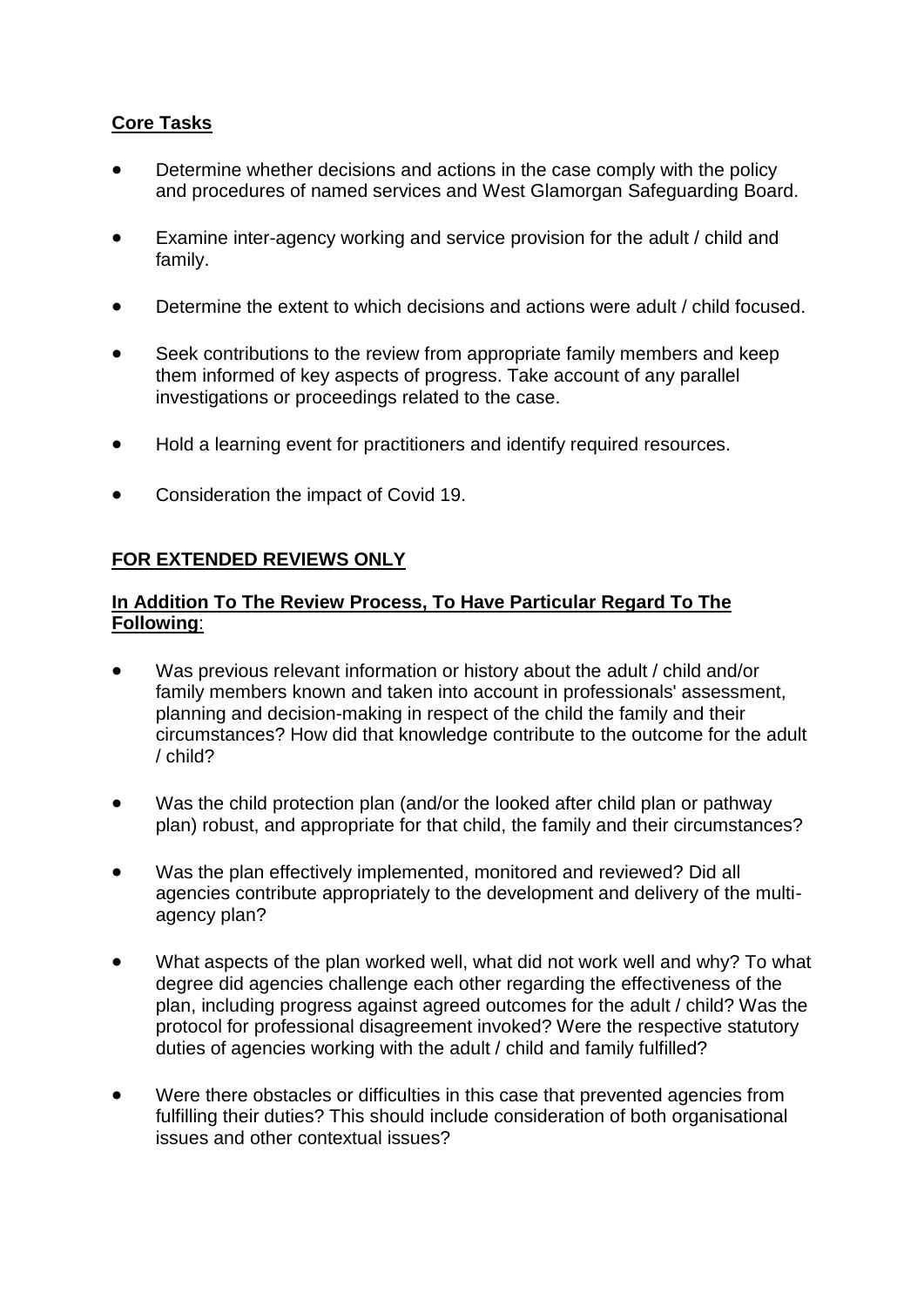Were the statutory duties of all agencies fulfilled?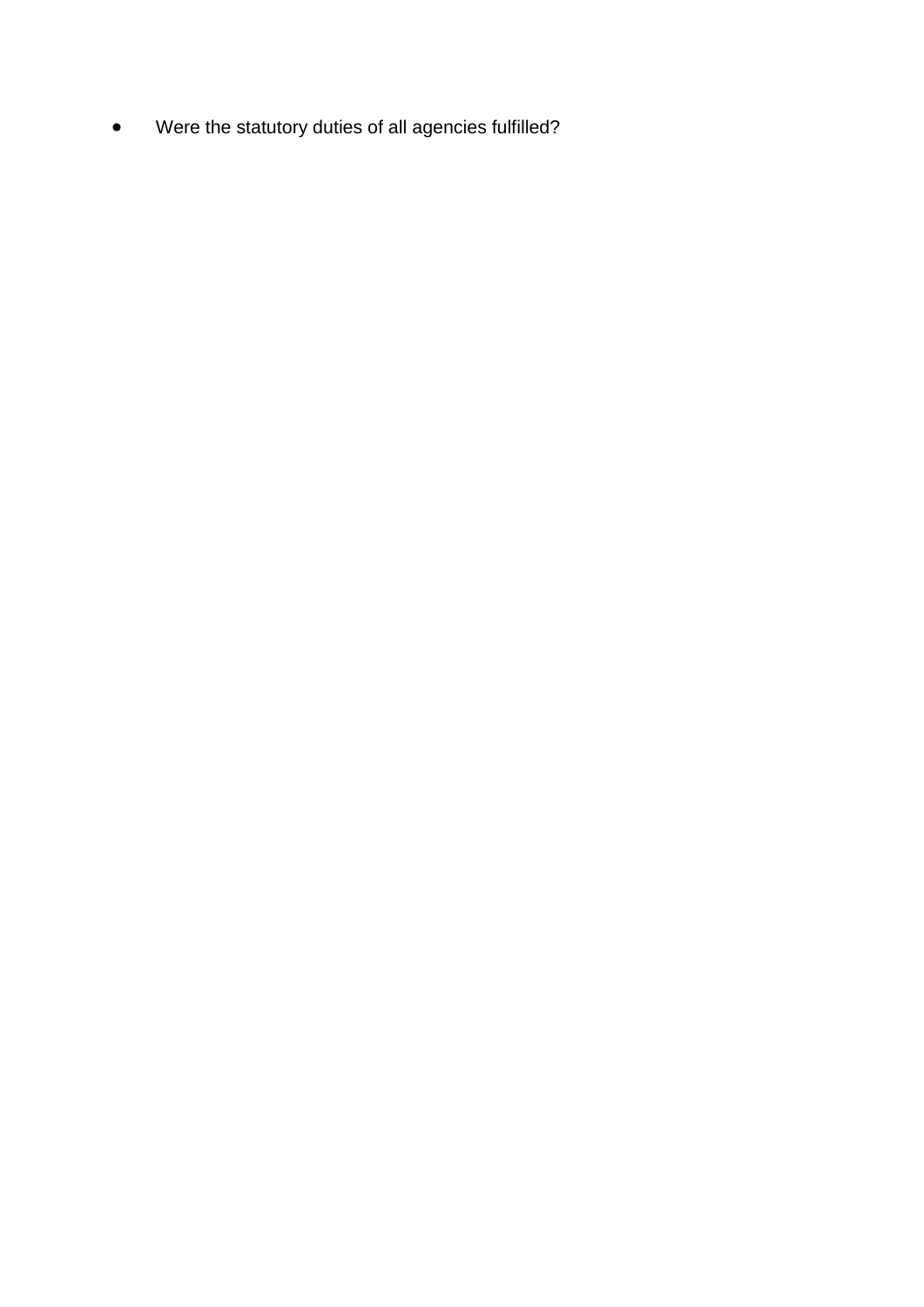## **Specific Tasks Of The Review Panel**

- Agree the time frame.
- Identify agencies, relevant services and professionals to contribute to the review, produce a timeline and an initial case summary and identify any immediate action already taken.
- Produce a merged timeline, initial analysis and hypotheses
- Plan with the reviewer/s a learning event for practitioners, to include identifying attendees and arrangements for preparing and supporting them pre and post event, and arrangements for feedback.
- Plan with the reviewer/s contact arrangements with the adult / child and family members prior to the event.
- Receive and consider the draft adult / child practice review report to ensure that the terms of reference have been met, the initial hypotheses addressed and any additional learning is identified and included in the final report.
- Agree conclusions from the review and an outline action plan, and make arrangements for presentation to the WGSB for consideration and agreement.
- Plan arrangements to give feedback to family members and share the contents of the report following the conclusion of the review and before publication.

## **Tasks Of The Regional Safeguarding Board**

- Consider and agree any Board learning points to be incorporated into the final report or the action plan.
- Ensure the Review Panel complete the report, action plan, summary Timeline, 7 min briefing and power point for future learning event.
- WGSB send to relevant agencies for final comment before sign-off and submission to Welsh Government.
- Confirm arrangements for the management of the multi-agency action plan by the PRMG, including how anticipated service improvements will be identified, monitored and reviewed.
- Plan publication on WGSB website.
- Agree dissemination to agencies, relevant services and professionals.